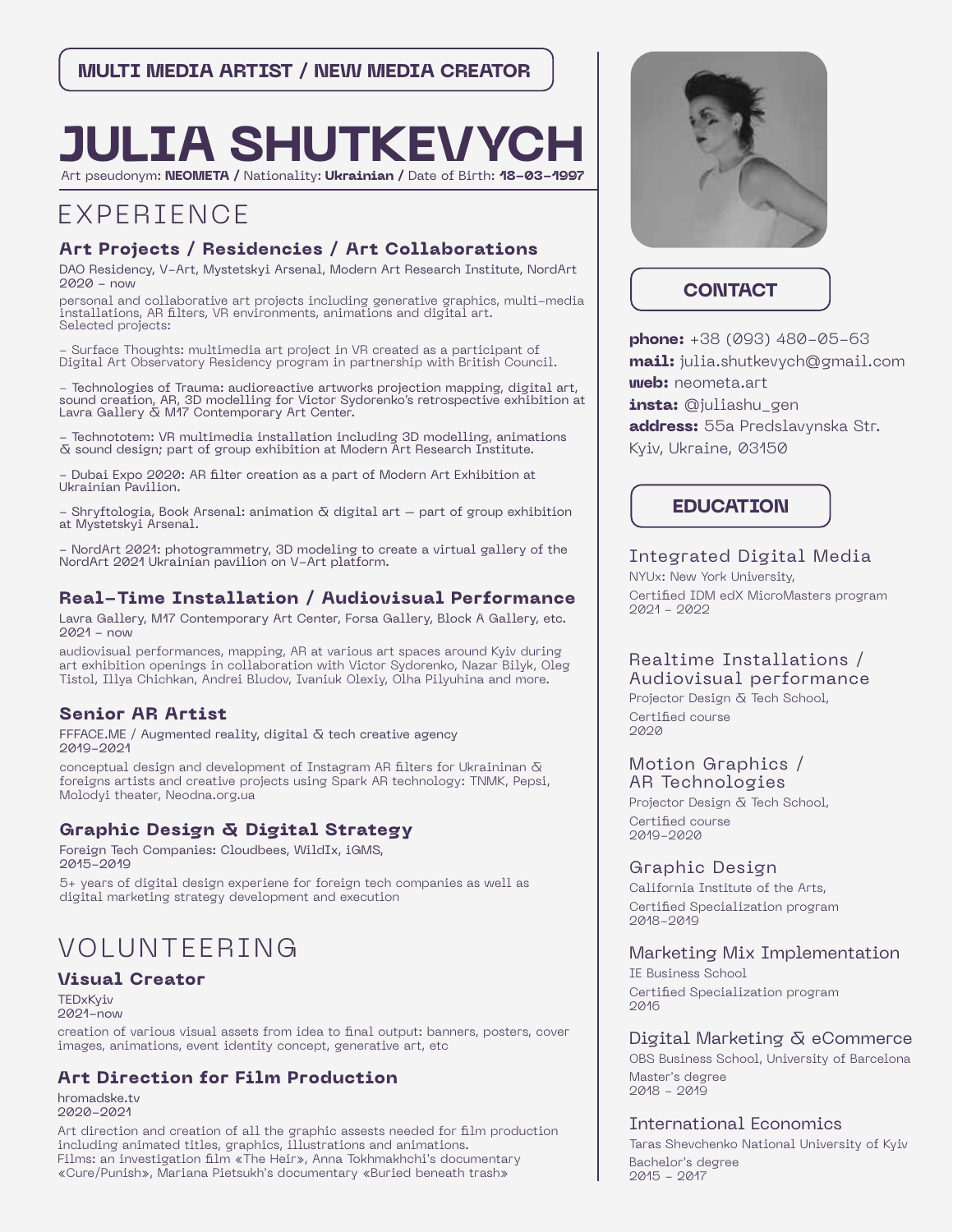# **JULIA SHUTKEVYCH**

# ACHIEVEMENTS

# **Little Islands Festival 2022**

Site-Specific Art project "Genesis of the Multiverse" is selected to be realized as a part of Little Islands Festival 2022: AR quest & AV projection mapping performance Aug 2022

# **The Genesis: Inaugural NFT Collection: V-Art**

part of the first NFT + IP rights digital art collection at the V-Art Marketplace: Corrupted Nature – audiovisual generative video art. 100% donations to Ukraine Mar 2022

# **Still & Motion: Hong Kong International Poster Triennial**

Animation & creative coding poster artwork shortlisted at motion poster category, HKIPT2020: Still & Motion. Exhibited at The Hong Kong Heritage Museum Dec 2021 - Feb 2022

# **Dubai Expo 2020**

Member of the Ukrainian pavilion team, creator of art AR experience exhibited as a part of Connecting Dots: In dialogue with CULTURE Oct 2021

# **TouchDesigner LivePatching Competition**

Top 5 shorlisted winner at audiovisual live coding performance  $\bar{\alpha}$  competition at One Location LED Cube, Kyiv Nov 2020

# **Hatathon: Hack the Culture**

Top 10 winning project at the hackathon by the House of Europe, Goethe-Institut, and the European Union. Project: AR FFFACE Art Gallery  $J<sub>U</sub>$  $J<sub>Q</sub>$  $O<sub>Q</sub>$ 

# TECHNIQUES & SKILLS

Generative art / Creative Code Art Algorithmically determined computer-generated art (Processing, Python)

Projection Mapping / Audiovisual Performances Real time interactive multimedia art created with visual programming language

3D Modeling / Photogrammetry 3D modeling, sculpting, painting & rendering. Real-world model creation

Animation / Stop-motion / Video Art Digital drawing in Procreate, sketching, vector art and illlustration creation

Digital art / Illustration Digital drawing in Procreate, sketching, vector art and illlustration creation

AR / VR AR filters, immersive experiences with real-time interation, VR environments

Graphic Design: Identity, Visuals, Posters Creation of visual compositions through typography, imagery, color and form

Sound Design: Composing, Mastering Generative sound, MIDI sound effects, experimental recording, DAW mastering

Fine Arts & Calligraphy Precticing various art techniques: graphics, acrylic and oil painting, fluid art

Ceramics Sculpture Sculpting from clay, from initial concept to firing  $\delta$  coloring techniques

# **LANGUAGES**

**English:** proficiency, C2.1 **Spanish:** upper-intermediate, B2.1 **French:** pre-intermediate, B1.1 **Ukrainian:** native, bi-lingual **Russian:** native, bi-lingual

# **DIGITAL TOOLS**

# Touchdesigner Create: generative graphics, audiovisual art Level: advanced

Spark AR / Lens Studio Create: generative graphics, audiovisual art Level: advanced

After Effects / Animate Create: animation, frame-by-frame, effects Level: advanced

Illustrator / Photoshop / Other Create: visuals, vector graphics, retouching Level: advanced

Cinema 4D / Blender / Other Create: 3D model, sculpt, texture, render, animate Level: intermediate

Processing / p5.js / Python Create: code-based art Level: intermediate

Premier Pro / Other Create: video editing, montage, post-production Level: beginner

Ableton Live / Other DAW Create: music, sound effects Level: beginner

# **ART STUDIOS**

Sculpture Kust Ceramics Studio  $0000 - n0W$ 

Fine Arts / Academic drawing individual studies, studio 2019-now

Gothic Calligraphy / Scoropys Artiya Calligraphy School 2020 - 2021

Music Theory, Piano & Midi Music School & individual classes 2021 - now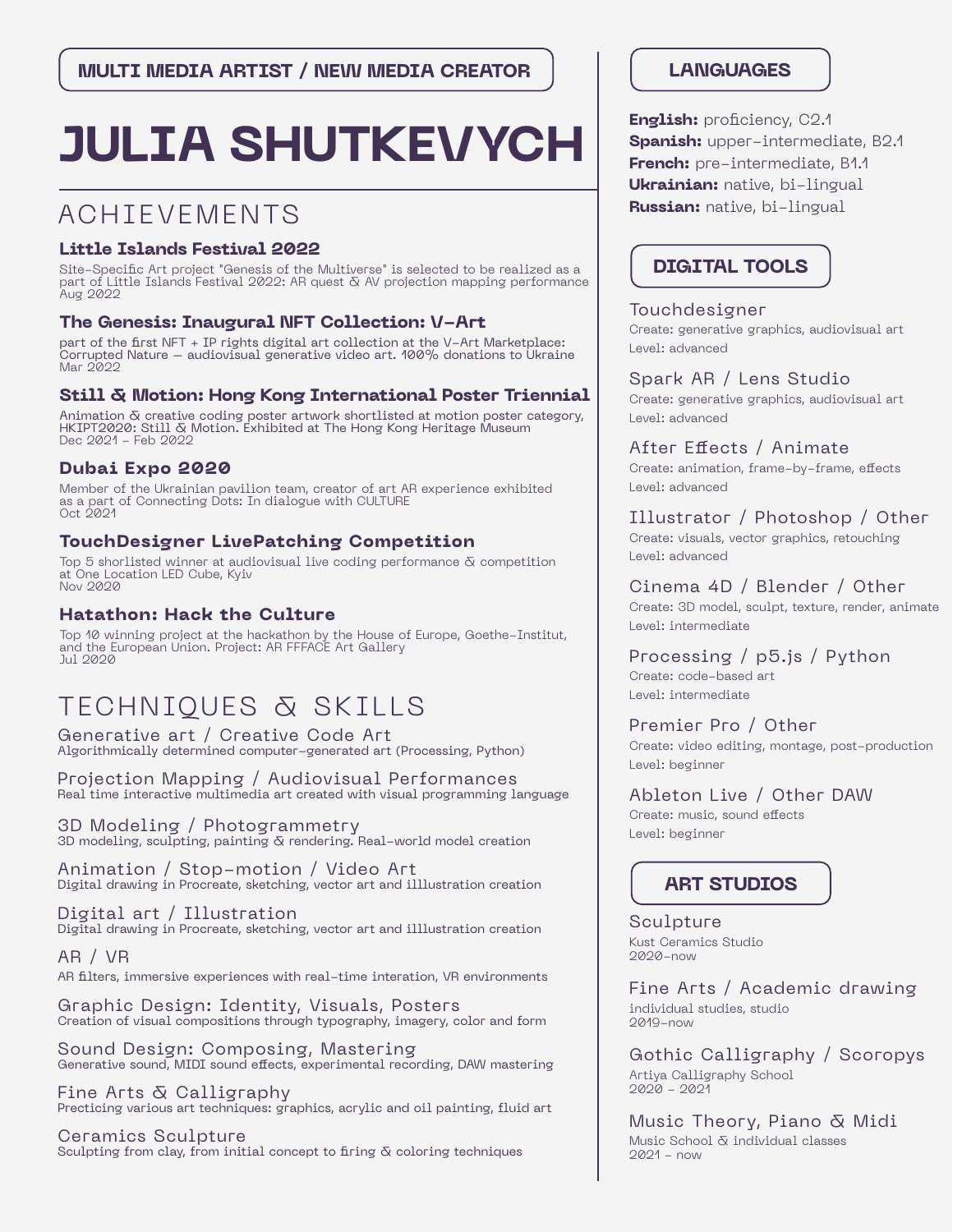# **JULIA SHU / NEOMETA**

# EXHIBITIONS & ART PROJECTS

## **THE GENESIS: INAUGURAL COLLECTION |** V-ART

Mar 2022 Corrupted Nature – audiovisual generative video art part of the first NFT digital art collection at V-Art Marketplace

## **LABYRINTHS OF DISCOURSE |** MODERN ART RESEARCH INSTITUTE

Dec 2021 - Jan 2022 Technototem — VR multimedia installation part of group exhibition at Modern Art Research Institute

## **SURFACE THOUGHTS | DIGITAL ART OBSERVATORY RESIDENCY**

Nov 2021 VR / AR exhibition with Machine Learning Artworks Collaborative exhibition with British artist Oliver Jenkins (X-89), as a result of the V-Art DAO residency project in partnership with British Council

## **UKRAINIAN PAVILION ART EXHIBITION | DUBAI EXPO 2020**

Oct 2021 - Mar 2022 AR filter part of Modern Art Exhibition at Ukrainian Pavilion at Dubai Expo 2020

## **YOKAI EXHIBITION |** YURKOVYTSYA PARK, KOSMOSTABIR

Sep 2021 Graphics, Animation, Audiovisual Performance Mapping, AR collaborative exhibition with Sinopa at Yurkovytsia Park, Kosmostabir

## **KYIV BASED EXHIBITION |** KELLER

Sep 2021 Mixed-media artworks, audioreactive projection mapping part of group exhibition at Keller

## **ART SEASONS VERBALISATION EXHIBITION |** MODERN ART RESEARCH INSTITUTE

Jul 2021 Audiovisual video art part of group exhibition at Modern Art Research Institute

## **SHRYFTOLOGIA: BOOK ARSENAL |** MYSTETSKYI ARSENAL

Jun 2021 Animation, digital art part of group exhibition at Book Arsenal, Mystetskyi Arsenal

# **POLEMAKIV: CRYPTOART EXHIBITION | UNIT.KHARKIV**

May 2021 Audioreactive Generative Graphics, Digital Art part of group exhibition – first ukraininan cryptoart exhibit on iMacs at UNIT.Kharkiv, 2021

# **STILL & MOTION: HONG KONG INTERNATIONAL POSTER TRIENNIAL |** THE HONG KONG HERITAGE MUSEUM

Sep 2020 Animated poster artwork series Shortlisted at motion poster category, exhibited at The Hong Kong Heritage Museum, Dec 2021 - Feb 2022